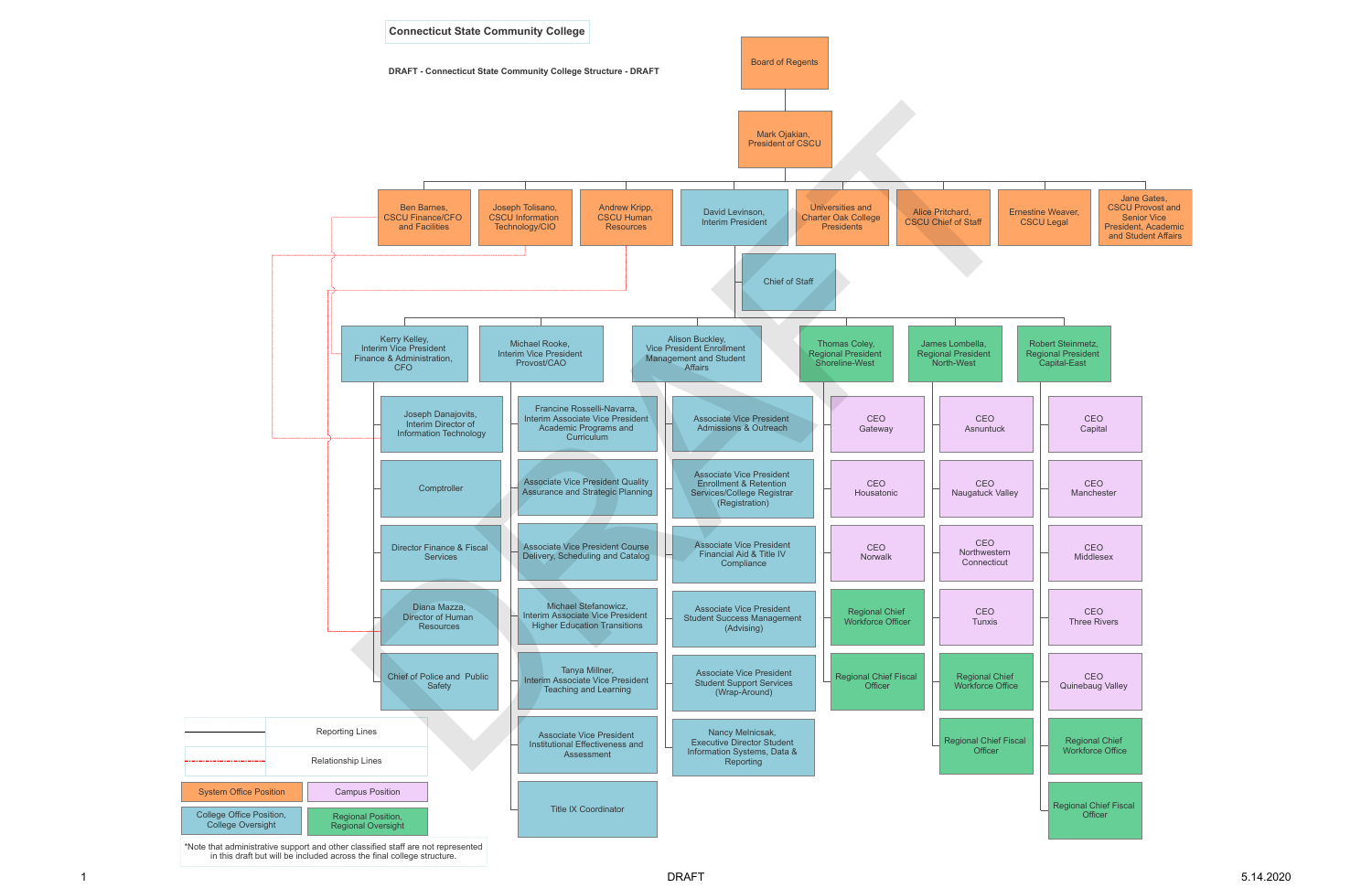

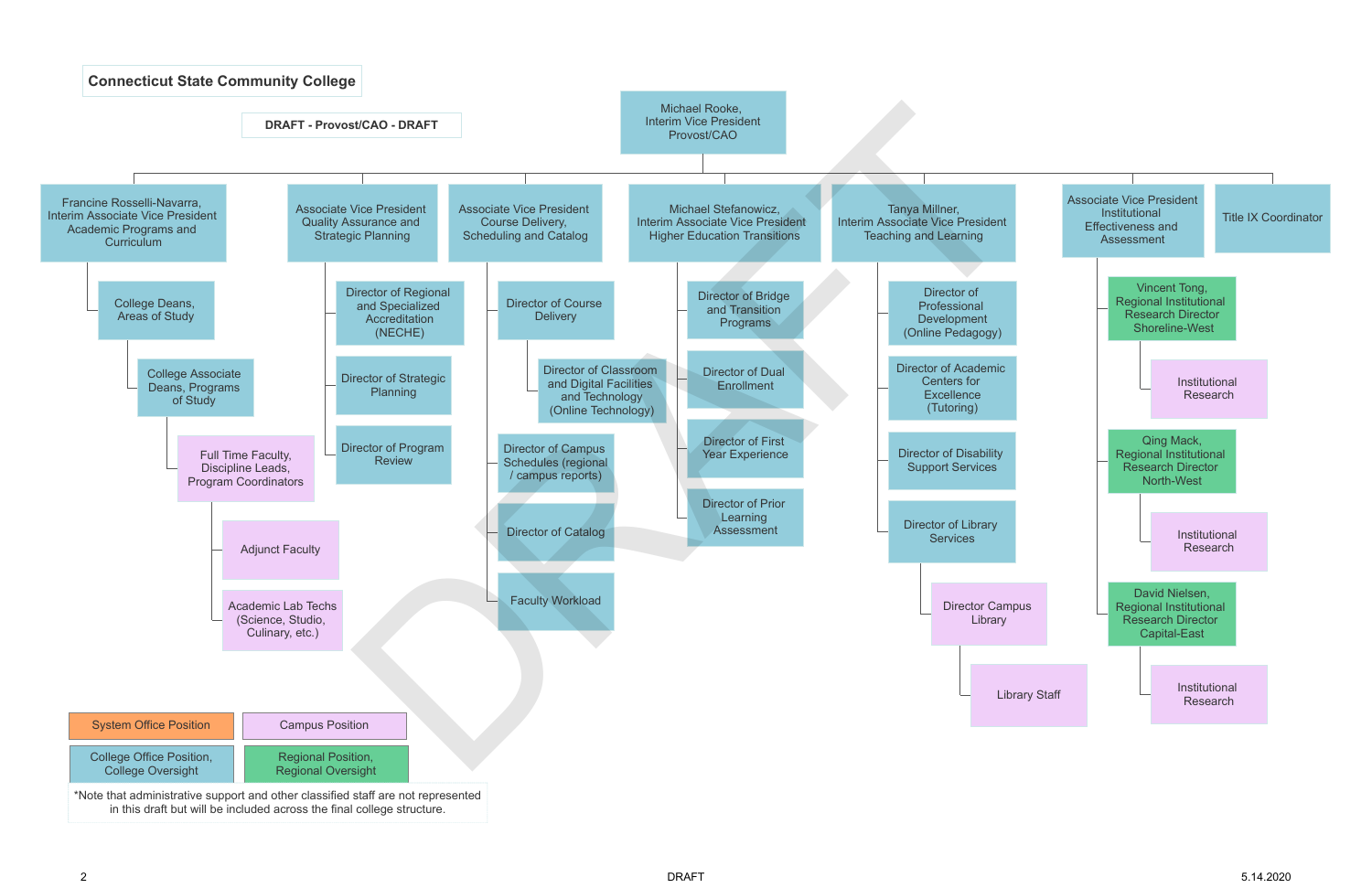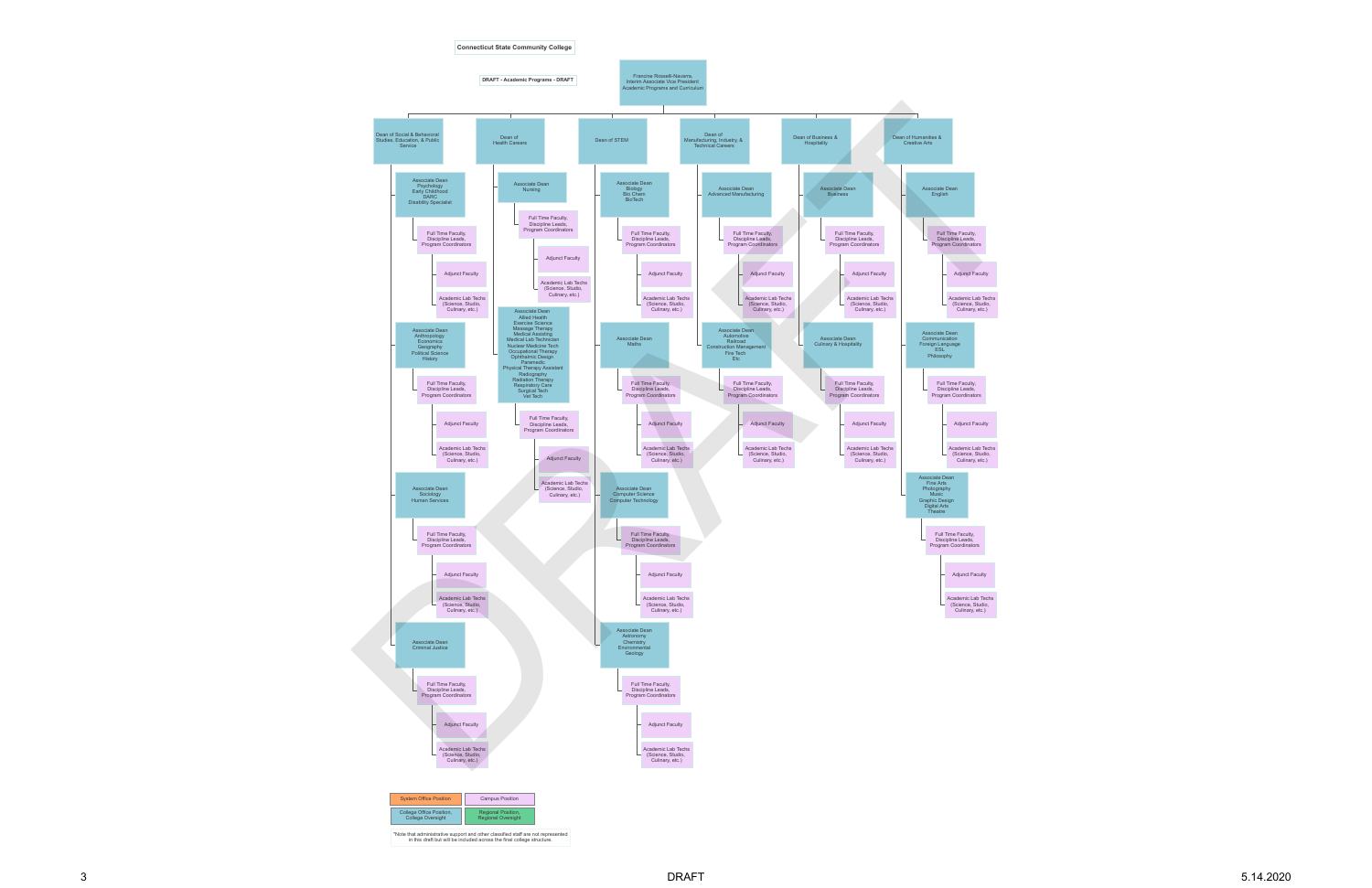Review

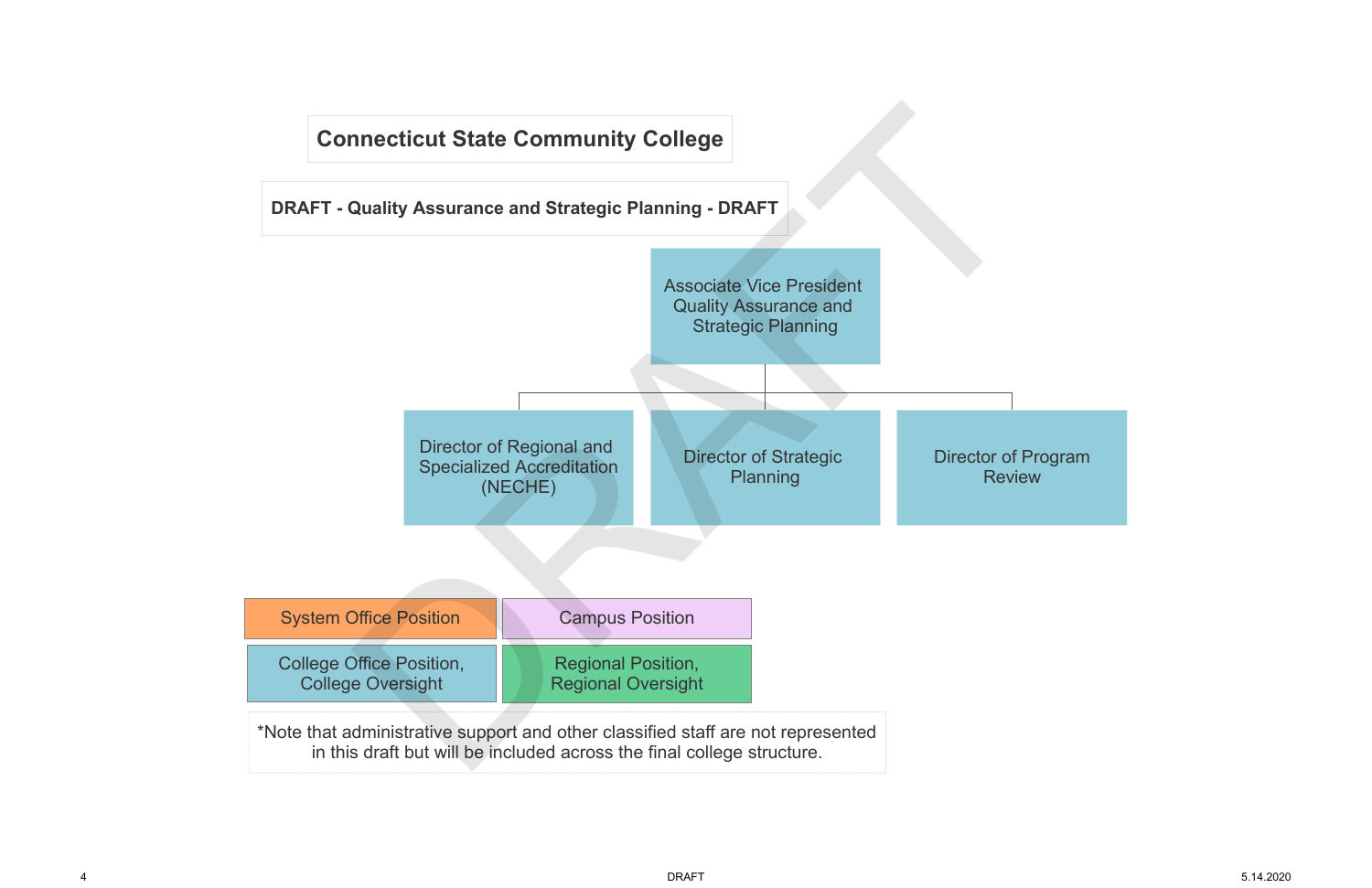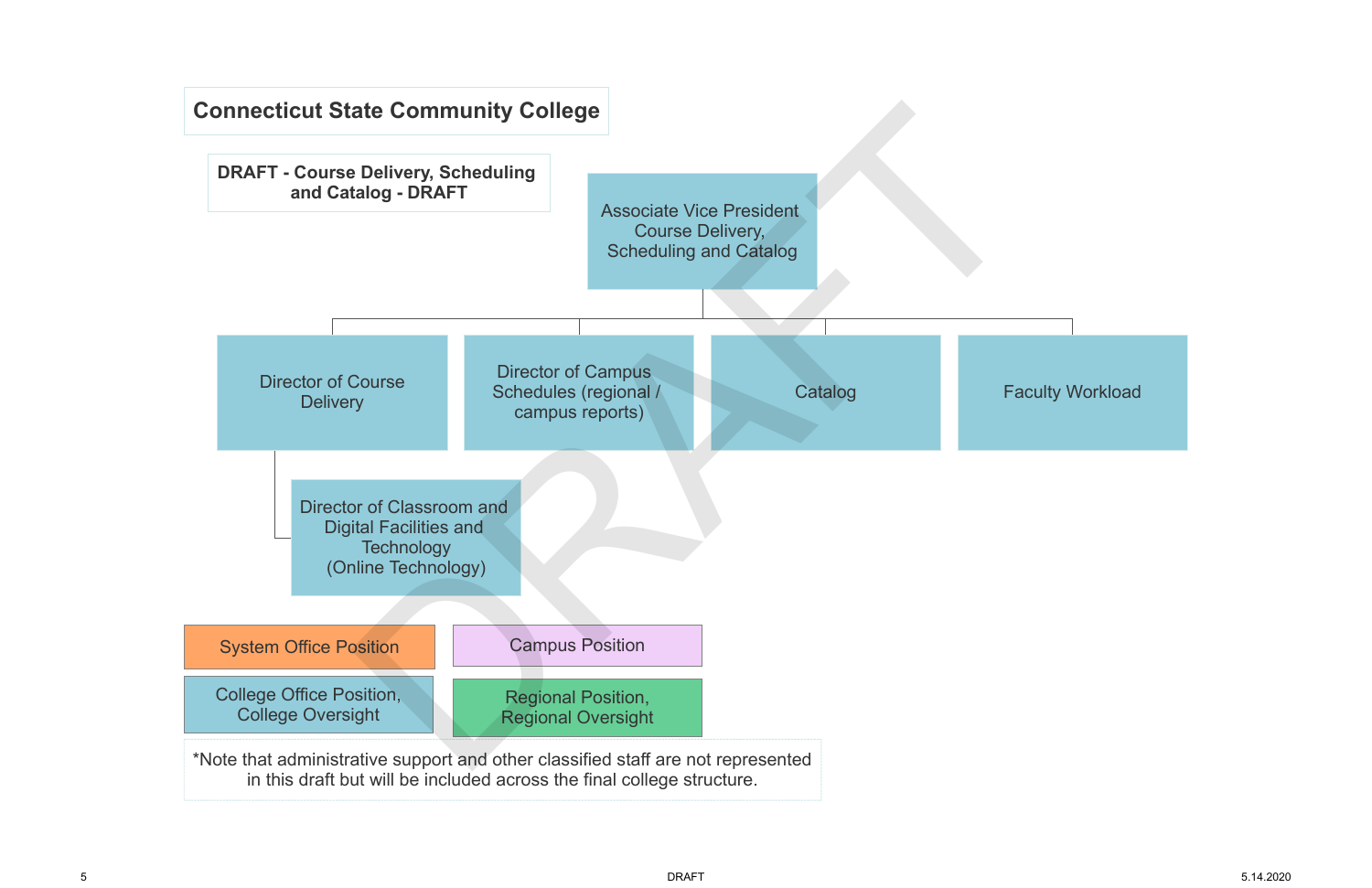Director of Prior Learning Assessment

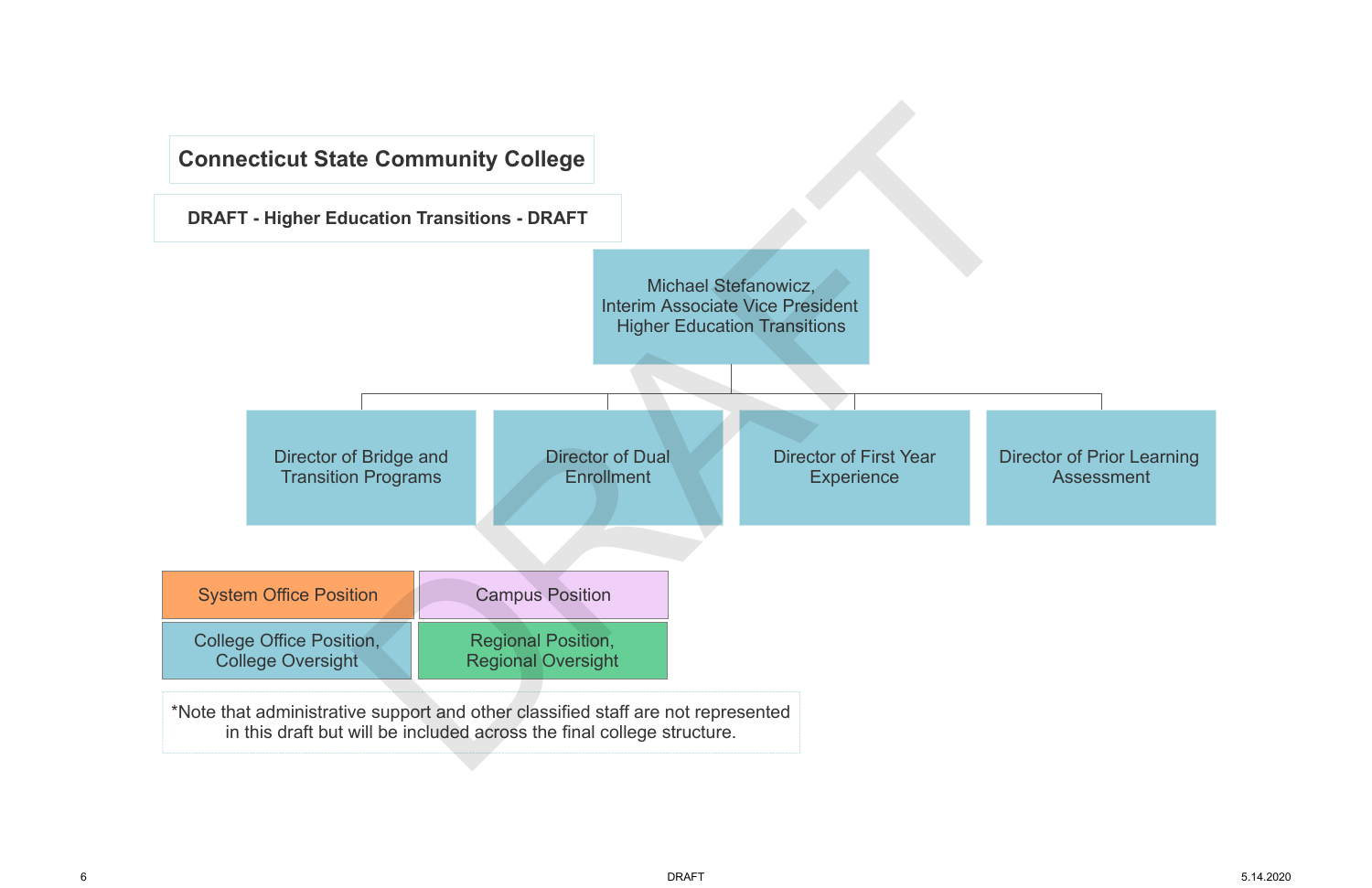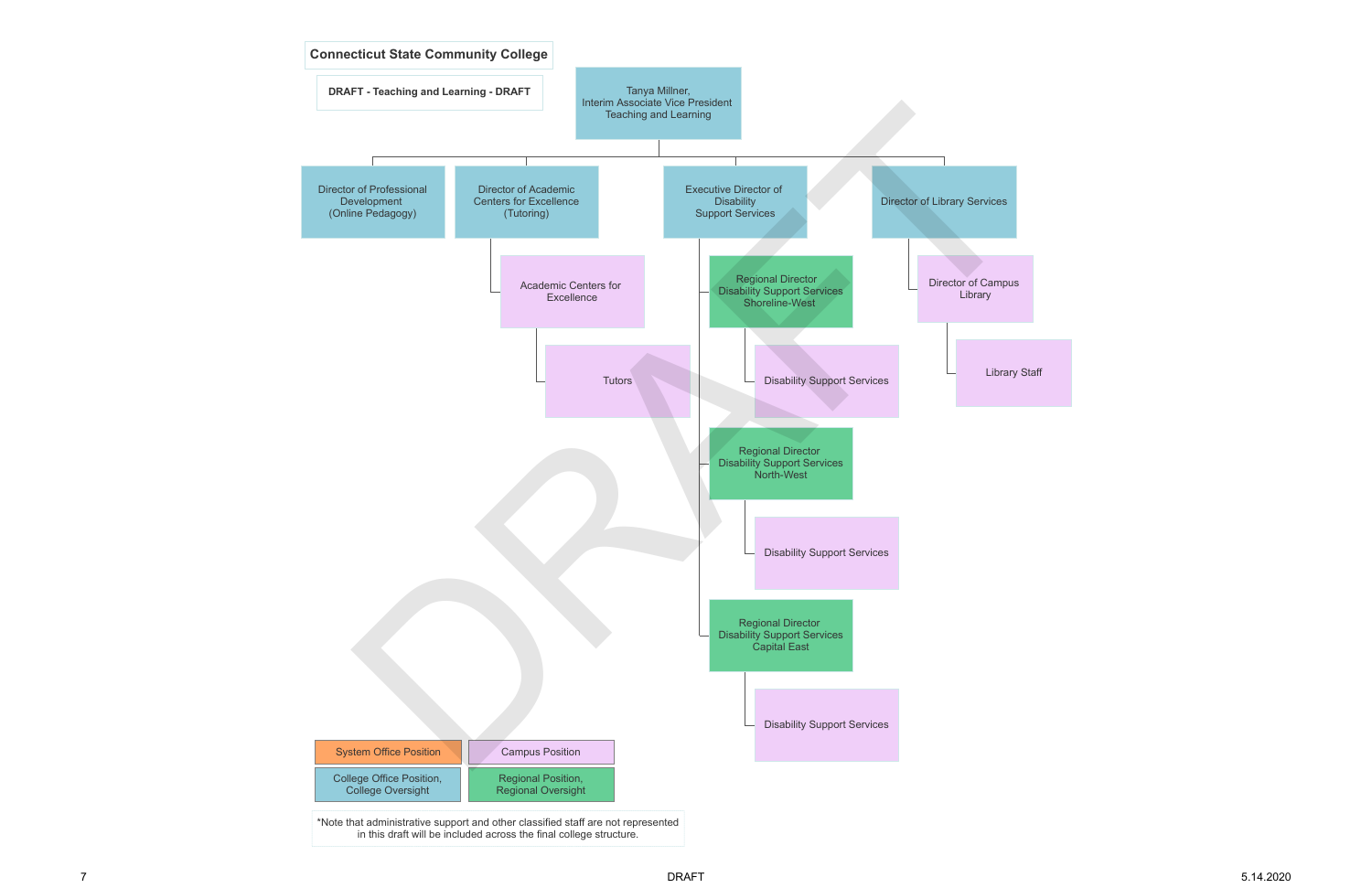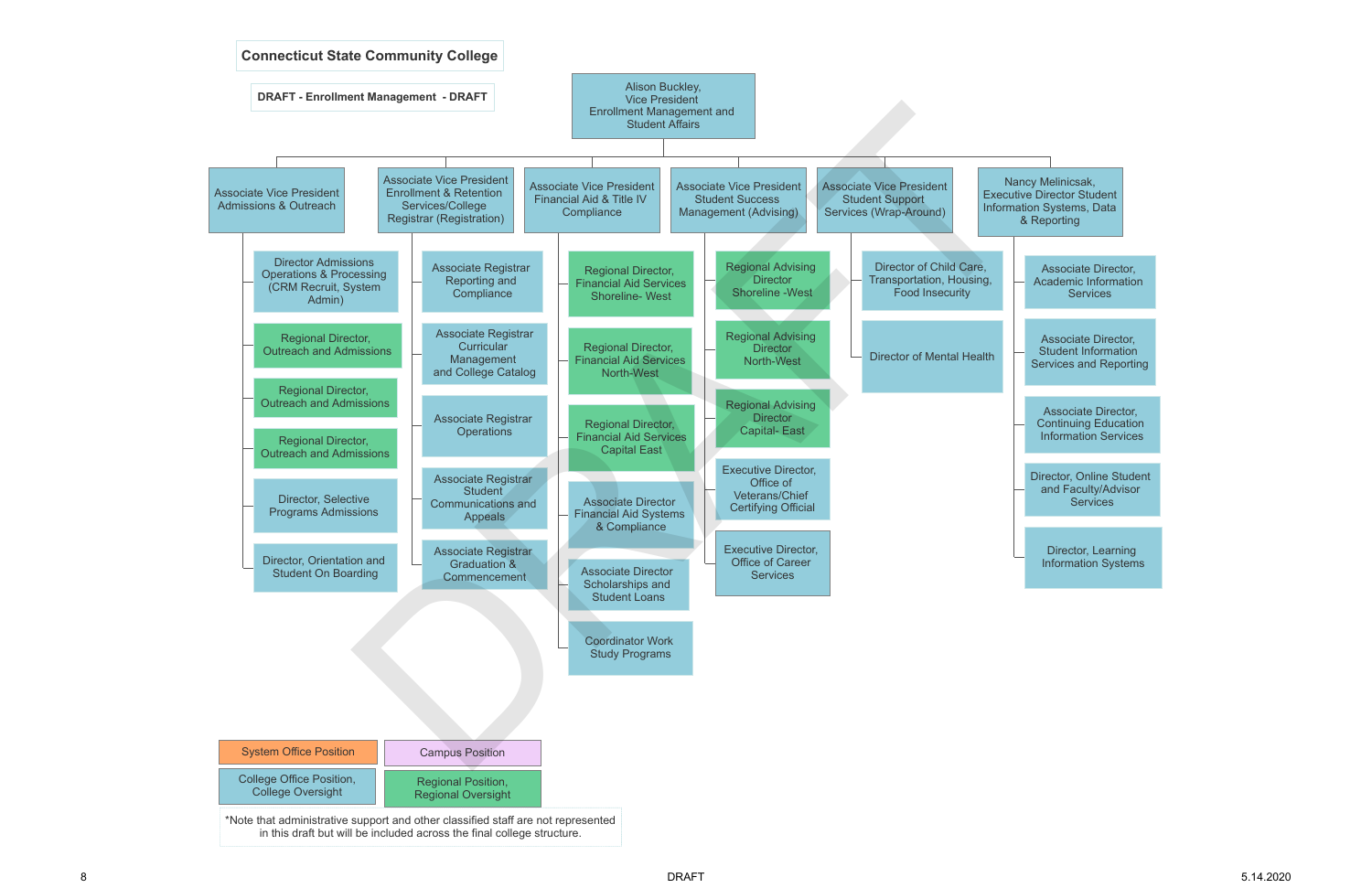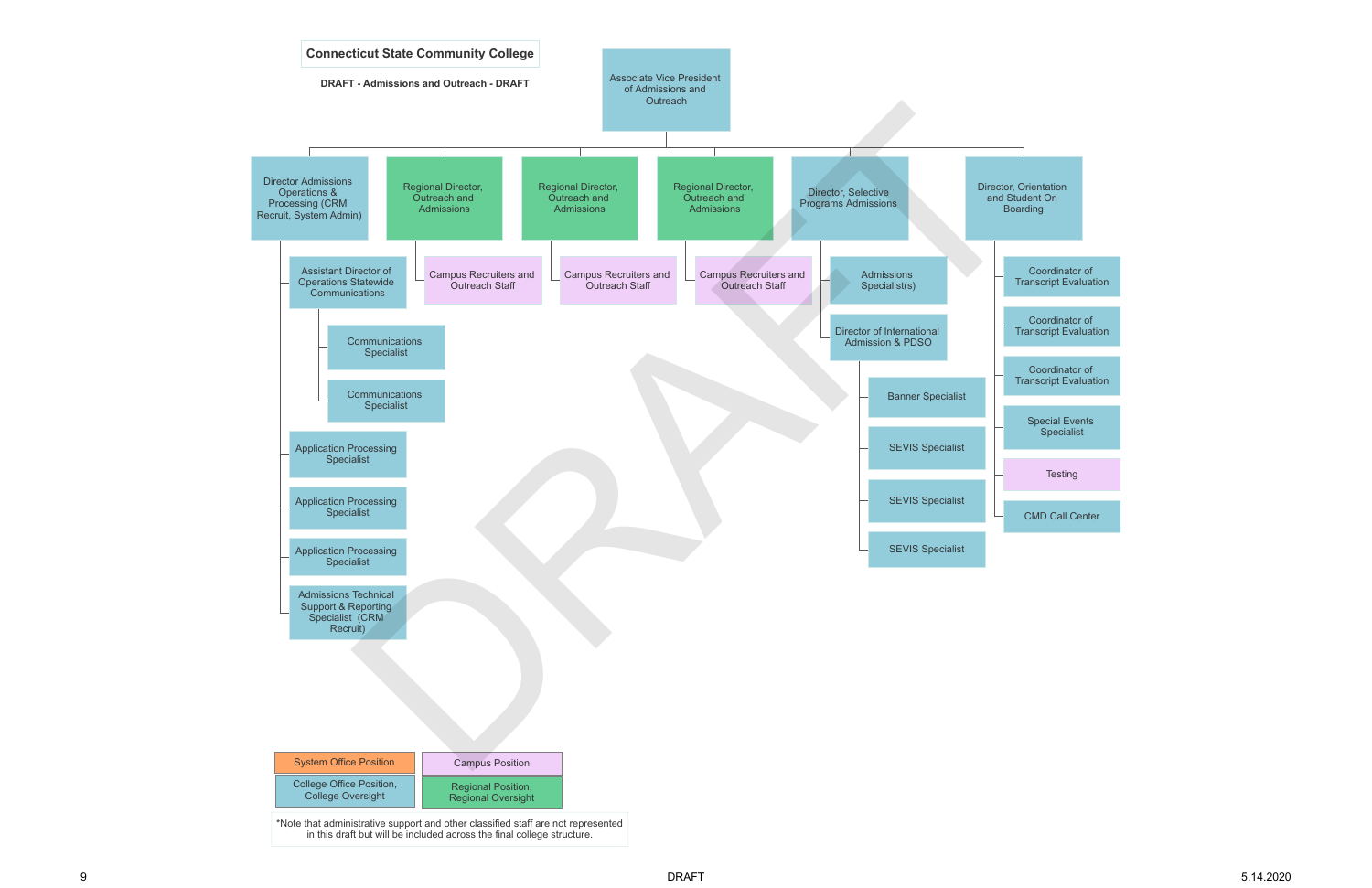

Coordinator of Degree Audit

Coordinator of Degree Audit

Coordinator of Degree Audit

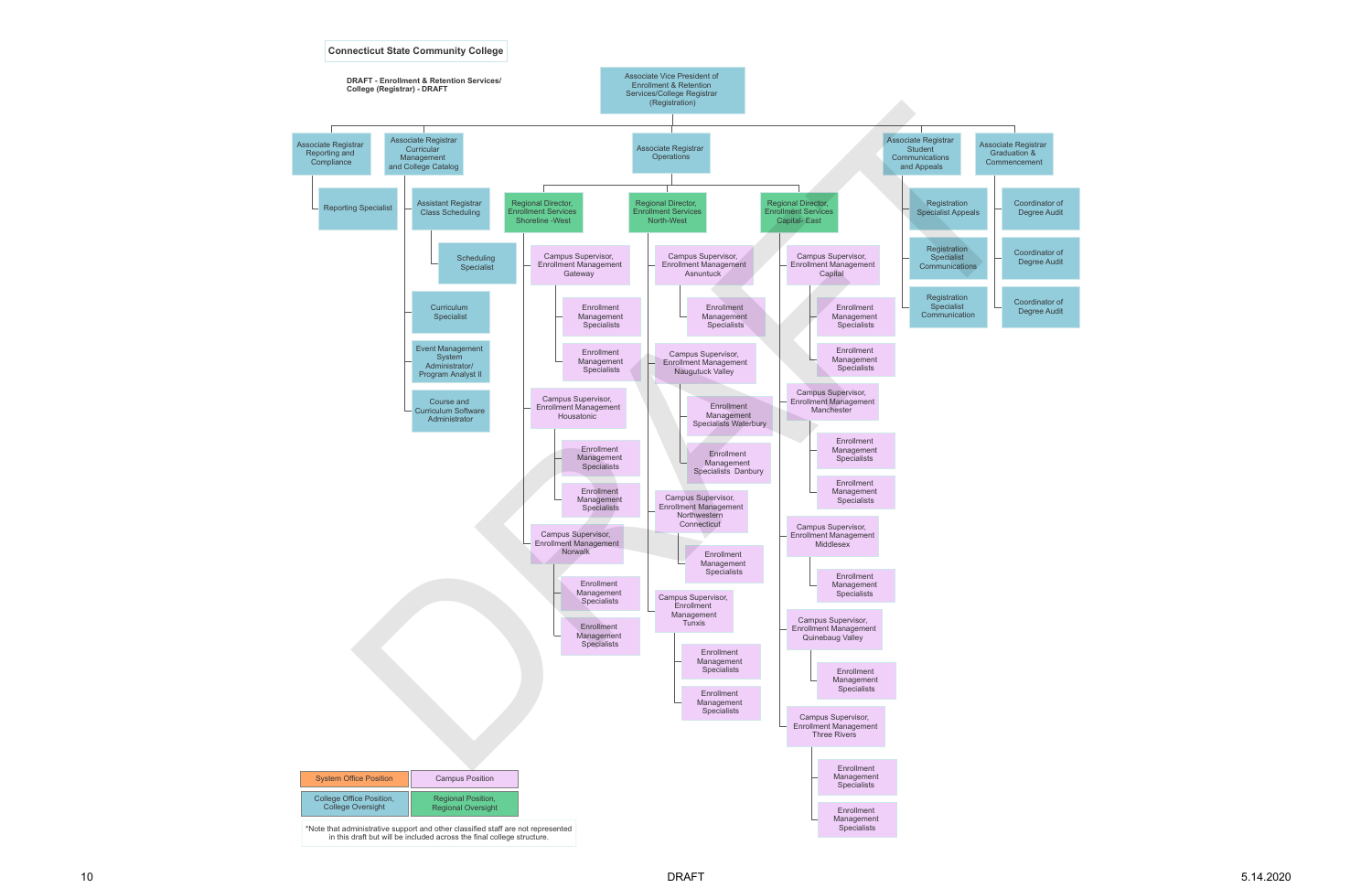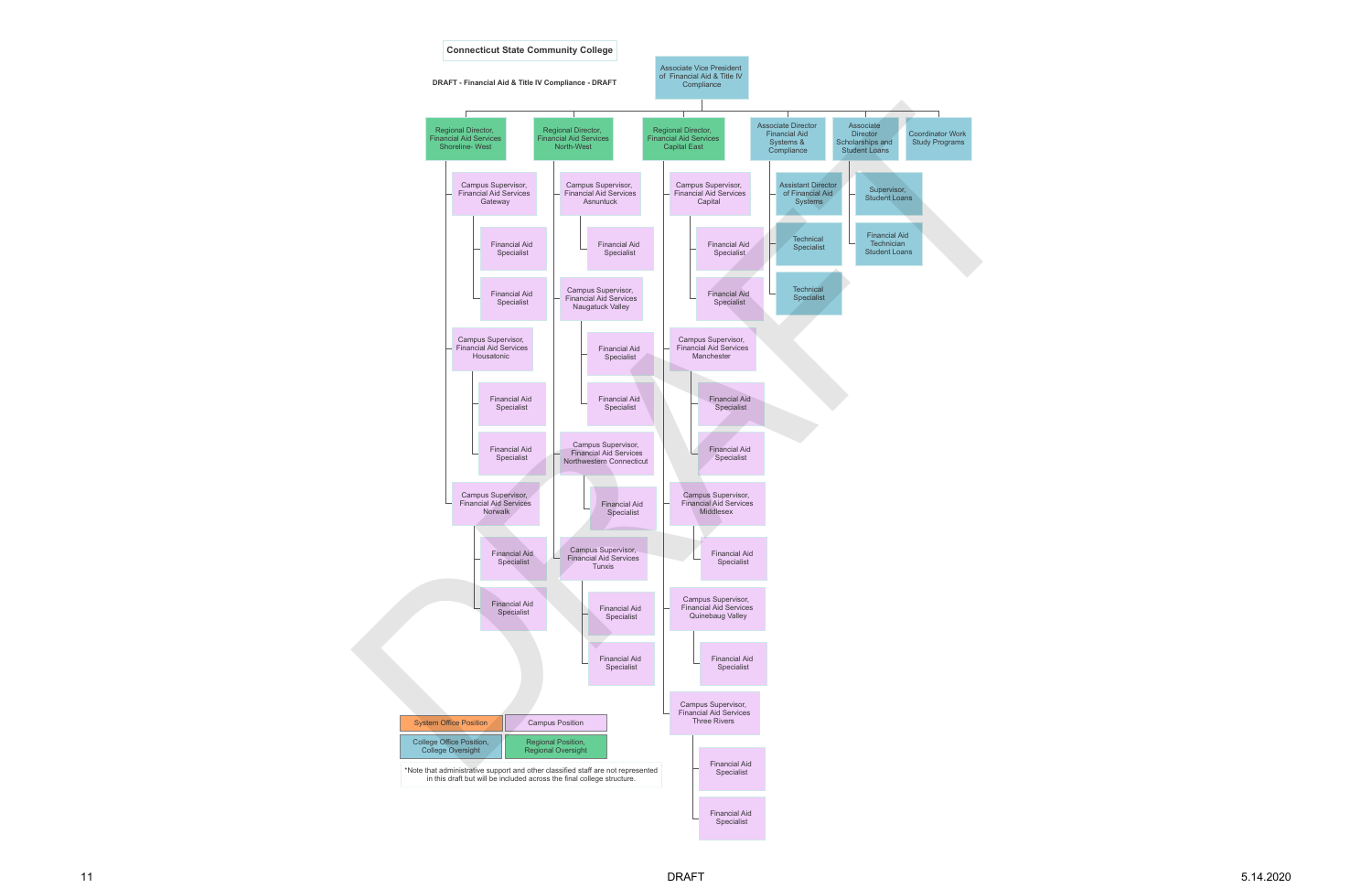

## **DRAFT - Student Success Management (Advising)- DRAFT**

**Connecticut State Community College**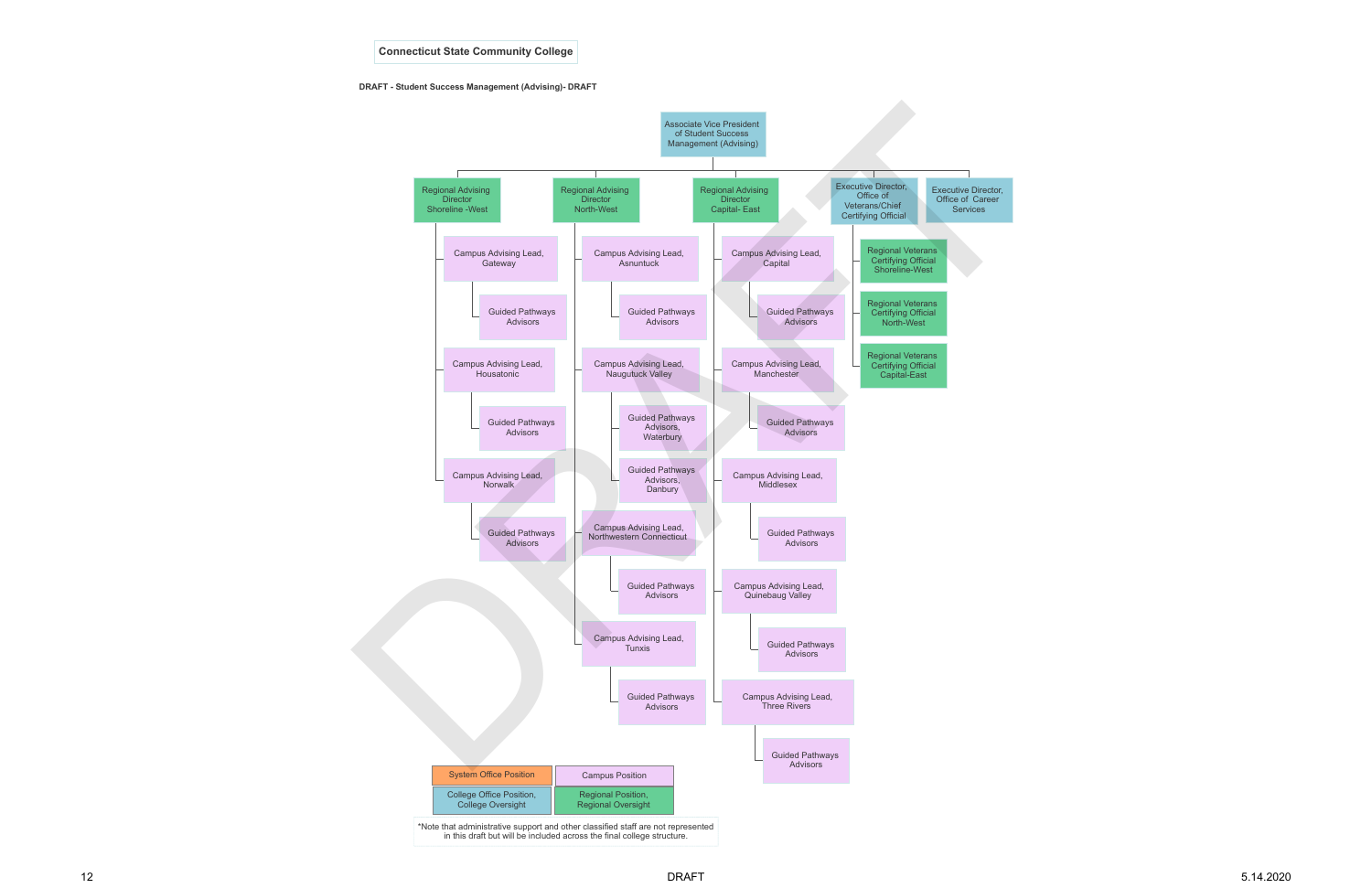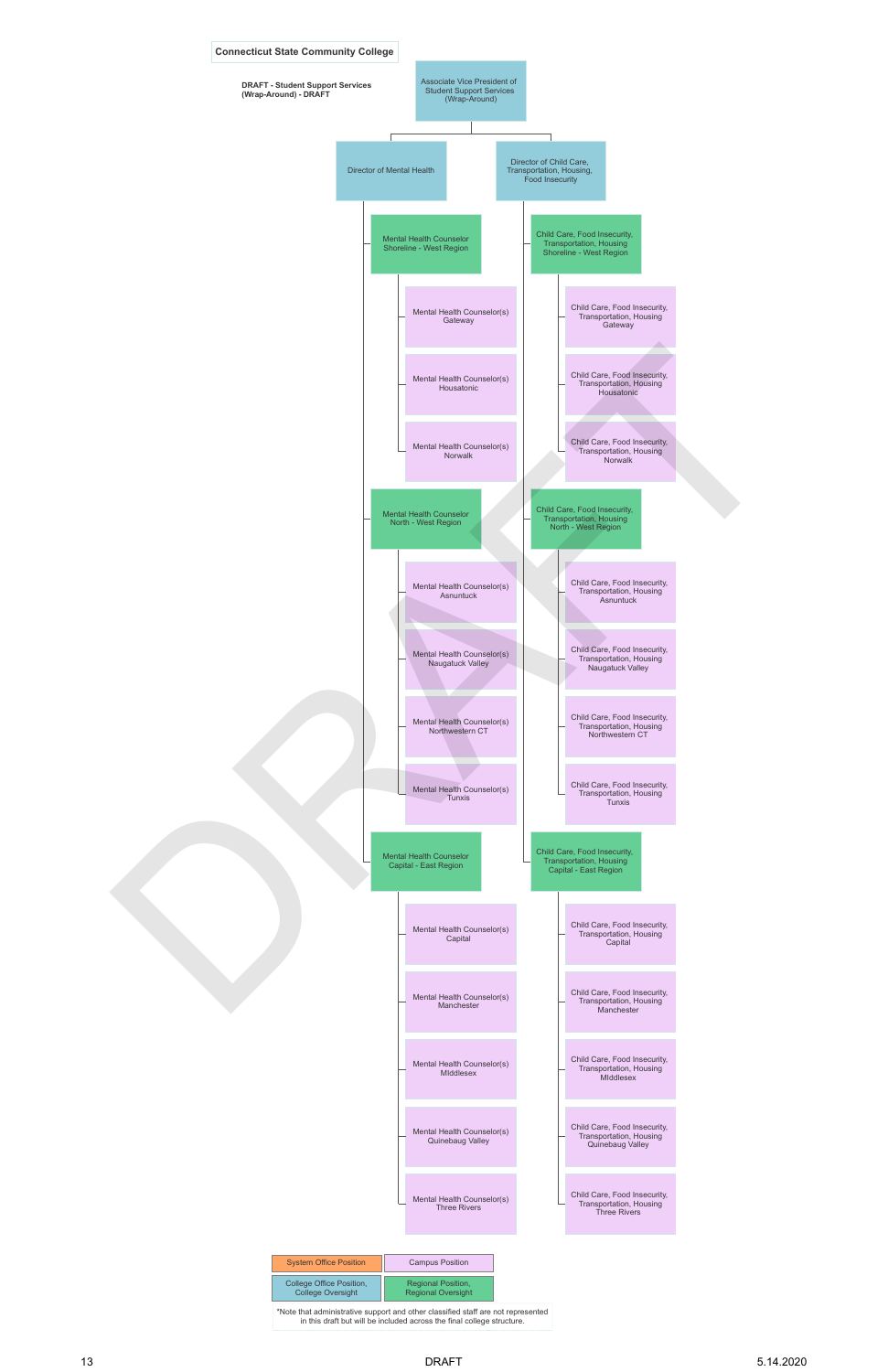Instructional **Technologist** 



**Instructional Technologist**